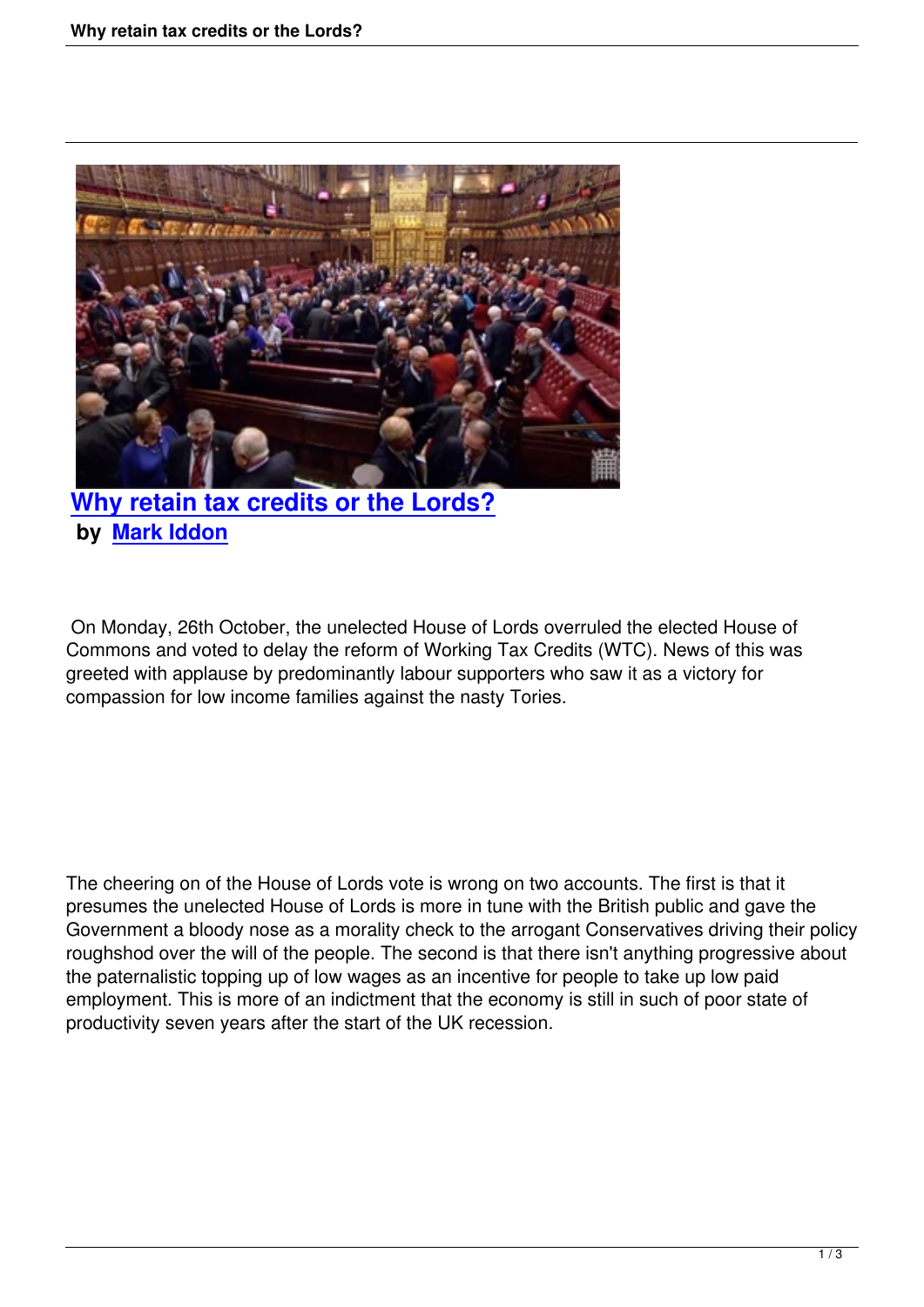The House of Lords has over 800 members and is made up of lifelong peers and nominated peers with connections to the main parties, bishops and some independents but, the main commonality is that they have no accountability to the British public.

Tax credits were introduced in 1999 by the Labour Chancellor Gordon Brown in order to incentivise people to work when the low wages may not have been enough to lure people away from a life of scraping by on welfare benefits. The problem is that expenditure on tax credits trebled in real terms between 1999–2000 and 2010–11 and is estimated to be around £30 billion during 2014–15. George Osbourne, the current Chancellor, wants to reduce the overall deficit with his plan to save £4.4 billion by reforming WTCs as part of his £12 billion of welfare cuts as noted in the Tory election manifesto during the General Election campaign of May 2015.

It is not that I think it is a good thing to reduce people's income as it would be my preference that people should be prosperous and have more materially fulfilled and comfortable or even luxurious lives. The problem I have is that the economy is not growing significantly and there doesn't appear to be any real investment, despite plenty of rhetoric and talk of a Northern power house, to bring about a dynamic and productive economy. The British economy is heavily reliant on the financial sector but the productive sectors are struggling to get by as we have seen in the closing down of the steel production plant in the North East of England. Sectors such as construction show signs of life but without any real growth or dynamism in evidence anytime soon.

The UK economy does not invest adequately in research, development and innovation with low production and output. I think we should be taking the Government to task over this and demand real economic growth that may be in the form of new airport terminals, the new nuclear power plants / fracking facilities, HS2, 3, 4, and 5, more road and house building programs with new schools and hospitals. If there were plans in place to create a dynamic economy they could generate to wealth to create well paid jobs without having to resort to WTCs to prop up an ailing